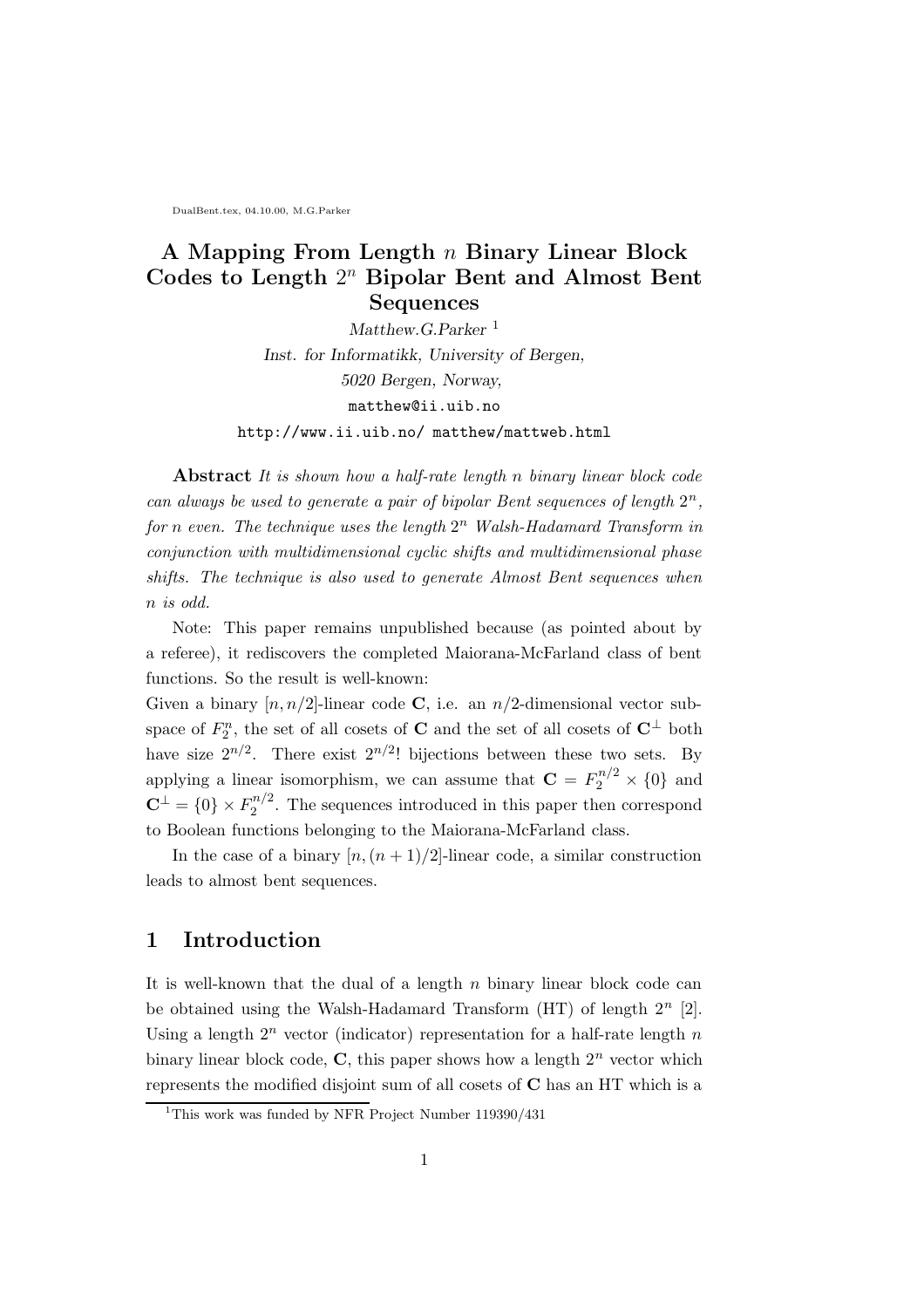vector representing a modified disjoint sum of all cosets of  $\mathbb{C}^{\perp}$ . When  $\mathbb{C}$  is half-rate (*n* even) the two vectors are bipolar and therefore form a pair of bipolar Bent sequences [3], (i.e. they are HTs of each other, and therefore both have 'flat' HT spectrums). When **C** is rate  $\frac{n+1}{2n}$ , (*n* odd), one of the vectors is bipolar and Almost Bent. Central to the argument of this paper is the equivalence between multidimensional 'phase twist' of a vector and the multidimensional cyclic shift of its HT.

## 2 The Hadamard Transform (HT)

The HT here refers to the length  $2^n$  transform represented by the  $2^n \times 2^n$ matrix formed from the *n*th tensor product of  $\begin{pmatrix} 1 & 1 \\ 1 & 1 \end{pmatrix}$ 1 −1  $\setminus$ . In the following, unless required, we implicitly normalise all HT output vectors.

#### 2.1 Cyclic Shift and Phase Twist Properties of the HT

Let  $i = \sum_{p=0}^{n-1} i_p 2^p$  and  $j = \sum_{p=0}^{n-1} j_p 2^p$ . Let  $\mathbf{V} = (V_0, V_1, \dots, V_{2^n-1})$ . Let  $\mathbf{v} = (v_0, v_1, \dots, v_{2^{n}-1})$  be the HT of **V**. Then the multidimensional 'phase twist' of vector  $V, \sigma$ , is defined as follows,

$$
\sigma(\mathbf{V},j) = (\ldots,V_i(-1)^{i\cdot j},\ldots)
$$

where  $\cdot$  is the 'dot' (inner) product of i and j when viewed as vectors. The multidimensional cyclic shift of  $\mathbf{v}, \varsigma = HT(\sigma)$ , is defined as follows,

$$
\varsigma(\mathbf{v},j) = \mathrm{HT}(\sigma(\mathbf{V},j)) = (v_{0\oplus j}, v_{1\oplus j}, \dots, v_{(2^n-1)\oplus j})
$$

where  $i \oplus j \equiv (i_0 \oplus j_0, i_1 \oplus j_1, \ldots, i_{2^n-1} \oplus j_{2^n-1}) \mod 2$ . In other words the length  $2^n$  vectors, **v** and **V**, can be viewed as vectors in *n* dimensions, and multidimensional phase twist in one domain becomes multidimensional cyclic shift in the HT domain.

# 3 A Vector (Indicator) Representation of a Linear Block Code and its Dual

Consider a binary linear  $(n, k, d)$  block code, C. Consider the length  $2^n$ binary vector (indicator) representation of  $\mathbf{C}, \mathbf{V} = (V_0, V_1, \ldots, V_{2^{n}-1}), V_i \in$  $\{0, 1\}$ . Then  $V_i = 1$  iff the length n binary representation of i is a codeword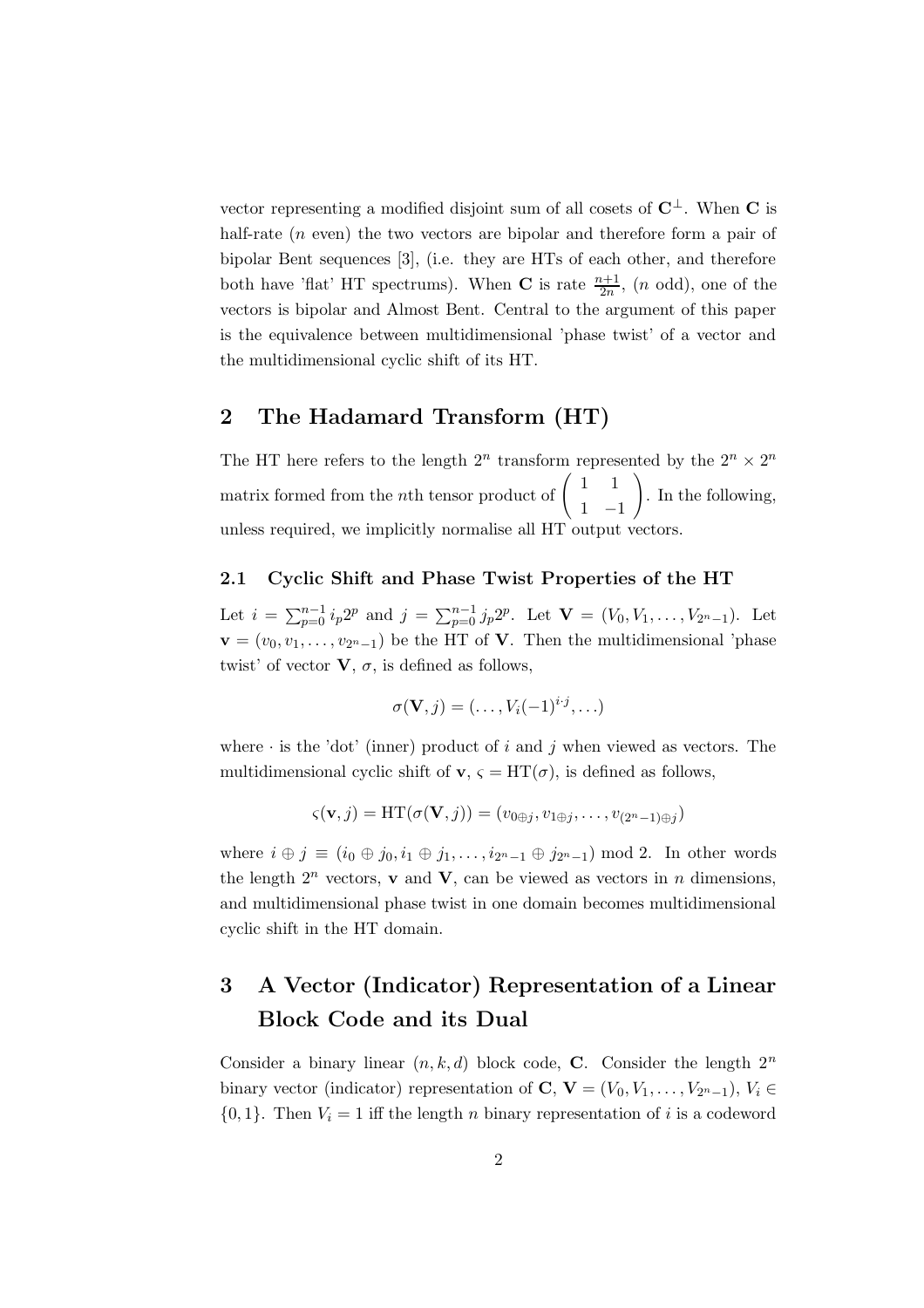of C. Otherwise  $V_i = 0$ . If C is a linear code, then the HT of V, v, is the length  $2^n$  binary vector representation of the dual code of C, C<sup> $\perp$ </sup> <sup>2</sup>. C<sup> $\perp$ </sup> is an  $(n, n - k, d')$  binary linear code. If  $\mathbf{C} = \mathbf{C}^{\perp}$  then  $\mathbf{C}$  is defined to be Self-Dual. In this paper we do not focus on the distance, d, of the code. We simply require that the code is linear. Moreover, for the construction of Bent sequences we use **C** with  $k = \frac{n}{2}$ .

#### 3.1 Example 1

Consider the  $(4, 2, 2)$  code,  $C = \{0000, 0111, 1110, 1001\}$ . This can be represented using the indicator vector, (reading left to right),

$$
V = (1000000101000010)
$$

where  $V_i = 1$  if the binary representation of i is in C. The HT of V is given by,

$$
\mathbf{v} = HT(\mathbf{V}) = (1000001000010100)
$$

Therefore  $\mathbf{C}^{\perp} = \{0000, 0110, 1011, 1101\}.$ 

# 4 Constructing a Bent Bipolar Vector from the Union of all Cosets of the Code, C

Let **v** be the vector representation of a length  $2^n$  binary linear  $(n, n - k, d')$ code,  $\mathbf{C}^{\perp}$ , as explained previously. Let  $\mathbf{v}_i$  be the vector representation of the coset of this linear code given by  $\mathbf{C}_{\mathbf{j}}^{\perp} = \mathbf{C}^{\perp} \oplus j$ . In other words  $\mathbf{v}_{\mathbf{j}}$  is the multidimensional cyclic shift of  $\bf{v}$  by j, given by,

$$
\mathbf{v_j} = \varsigma(\mathbf{v}, j)
$$

Let  **be a (non-unique) maximum size set of length n binary vectors such** that  $j' \notin \mathbf{C}_j^{\perp} \ \forall \ j, j' \in \mathbf{D}, \ j \neq j'.$  Then  $|\mathbf{D}| = 2^k$ . Moreover,

$$
Z_2^n = \bigcup_{j \in \mathbf{D}} \mathbf{C}_\mathbf{j}^\perp
$$

i.e. the union of all cosets of  $\mathbf{C_j^{\perp}}$ , (which are disjoint), is the set of all binary vectors of length  $n$ . This can be rewritten as,

$$
\mathbf{1}=\sum_{j\in \mathbf{D}}\mathbf{v}_j
$$

<sup>&</sup>lt;sup>2</sup>A good test of linearity of a code is to take the HT of its indicator vector. If the non-zero output points do not all have the same magnitude then the code is not linear.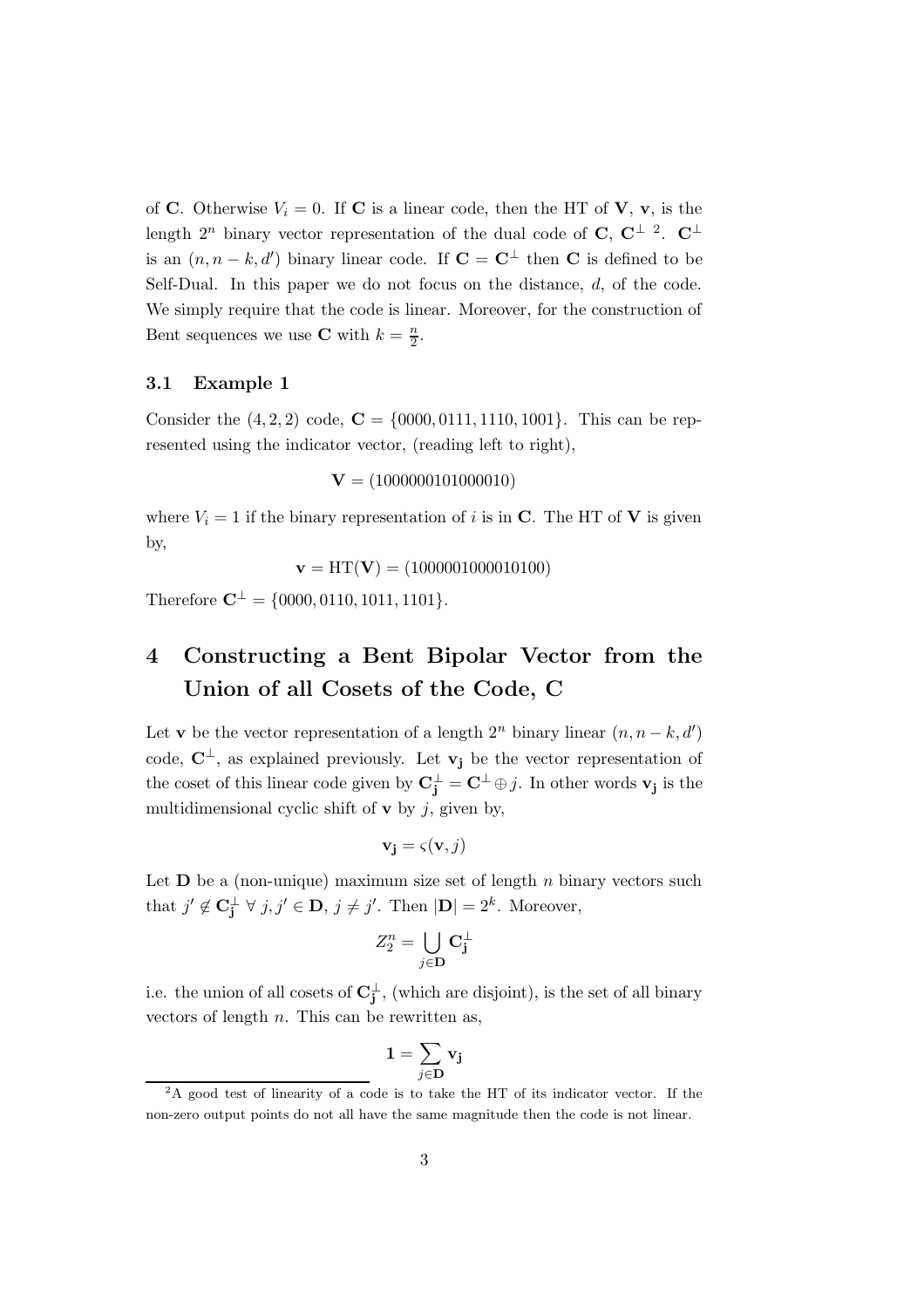where  $\mathbf{1} = (1, 1, \dots, 1)$  is the All One Vector of length  $2^n$ . If the HT of  $V_j$ is  $v_i$  then,

$$
\delta = \sum_{j \in \mathbf{D}} \mathbf{V_j}
$$

where  $\delta = (1, 0, 0, \dots, 0)$  is the length  $2^n$  'delta' function.

So we have formed the All One Vector (AOV) in the Hadamard domain from the union of all cosets of the dual code,  $\mathbb{C}^{\perp}$  and, of course, the inverse HT of the AOV is the delta function. In this paper, we aim to have the vector  $V$  and its HT,  $v$ , to be both bipolar vectors (i.e. a pair of Bent sequences), i.e. we do not want the delta function. Instead we want an All Magnitude One Vector whose inverse HT is also an All One Magnitude Vector. To achieve this we must simultaneously cyclically shift in both transform domains, and this is the subject of the following argument.

Define the vector  $\mathbf{v}_{\mathbf{j},\mathbf{m}}$  as follows,

$$
\mathbf{v_{j,m}}=\sigma(\mathbf{v_j},m)
$$

In other words,  $\mathbf{v}_{j,m}$  is the multidimensional cyclic shift of **v** by j (which performs a multidimensional phase twist of  $V$ ), followed by the multidimensional phase twist of  $v_j$  (which performs a multidimensional cyclic shift of  $V_i$  by m).

Let  $D_v$  be the set of coset leaders for v, and  $D_v$  be the set of coset leaders for **V**. Define the index pair  $(j, m) \in D_v \otimes D_v$ .

**Definition 1 S** is a (non-unique) maximum size set of index pairs  $(j, m)$ ,  $j \in \mathbf{D}_{\mathbf{v}}, m \in \mathbf{D}_{\mathbf{V}}, \text{ such that, if } (j,m), (j',m') \in \mathbf{S}, \text{ then } j \neq j', m \neq m'.$ Then  $|\mathbf{S}| = 2^k$  and there are  $(2^k)!$  distinct choices for **S**.

Each of the index pairs in S specifies a distinct length  $2^n$  Bent bipolar sequence,  $V_{j,m}$ . Let the HT of  $V_{j,m}$  be  $v_{j,m}$ . We are now in a position to state the main theorem,

Theorem 1 Let,

$$
\mathbf{w}_\mathbf{S} = \sum_{(j,m)\in \mathbf{S}} \mathbf{v}_{\mathbf{j},\mathbf{m}} = HT(\mathbf{W}_\mathbf{S})
$$

where  $\mathbf{W}_{S} = \sum_{(j,m)\in S} \mathbf{V_{j,m}}$ . Then both  $\mathbf{w_{S}}$  and  $\mathbf{W_{S}}$  are flat bipolar sequences. Consequently,  $w_S$  and  $W_S$  are a pair of length  $2^n$  Bent bipolar sequences.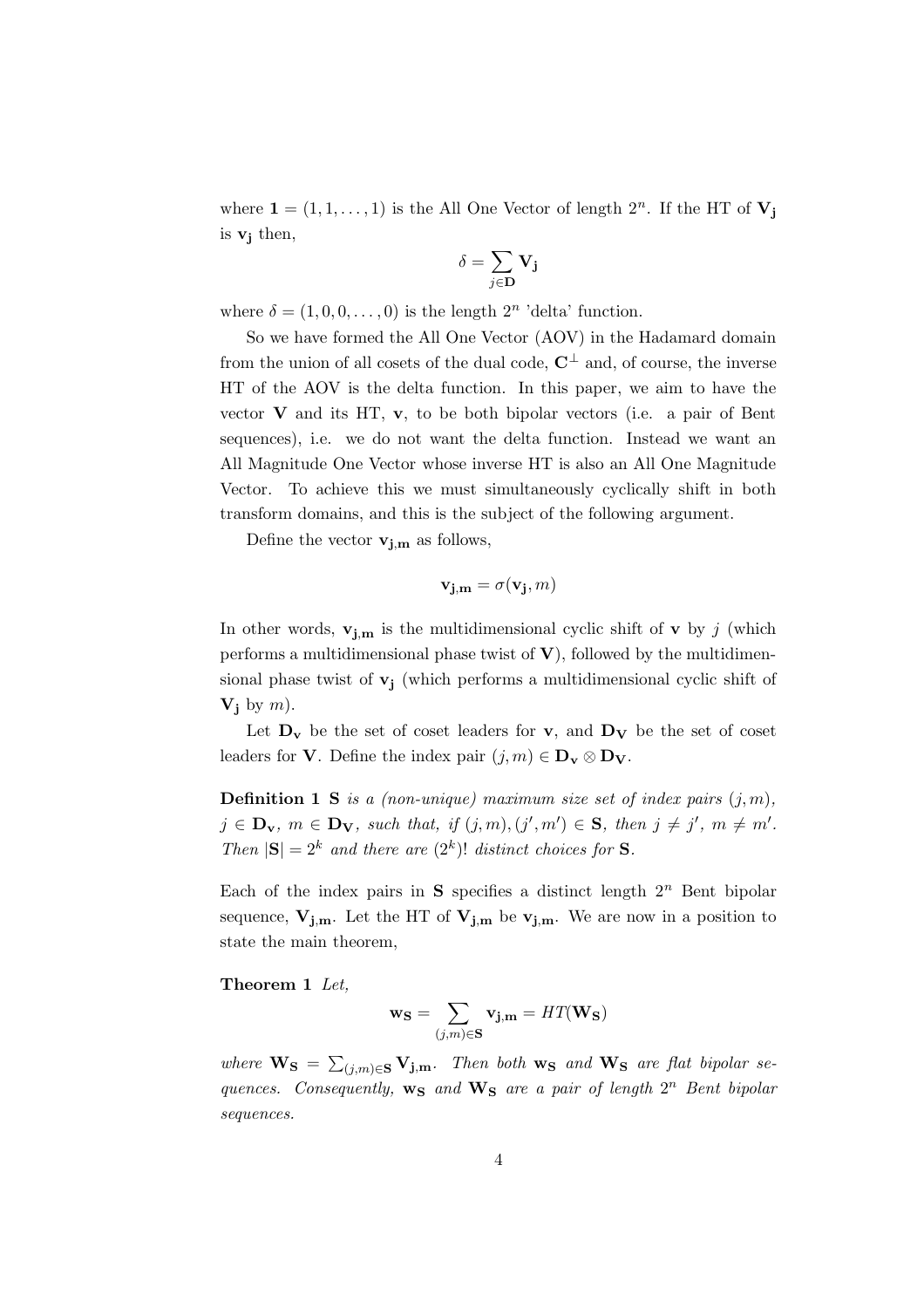The reasoning for Theorem 1 follows from the fact that the constituent vector,  $\mathbf{v}$ , undergoes  $2^k$  cyclic shifts in both transform domains. Therefore, as the union of the  $2^k$  cosets of C covers the complete length  $2^n$  binary vector space, the union of these  $2^k$  cyclic shifts 'fills in' all the zeroes in the vectors in both transform domains with 1's or  $-1$ 's according to the phase twists.

**Corollary 1** Theorem 1 allows the construction of  $(2<sup>k</sup>)!$  Bent sequence 'pairs' comprising  $(2^k)!$  distinct length  $2^n$  Bent sequences,  $\mathbf{w}_\mathbf{S}$ .

The binary form of each of these  $(2<sup>k</sup>)!$  Bent sequences can be shown to be a coset leader for a Reed-Muller  $RM(1, n)$  coset code, such that each member of the bipolar form of the  $RM(1, n)$  coset is Bent. However these cosets are not completely disjoint as we see from the following argument. Let r be a length  $2^n$  vector from RM $(1, n)$  which is also in the subspace RM $(1, \frac{n}{2})$  $\frac{n}{2}$ ) which covers the same space as that generated by linear combinations of members of  $D_v$ . In this subspace **r** is referred to as **r'**. Then  $v_{j,m}$  is in the same RM $(1, n)$  coset as  $\mathbf{v}_{j \oplus r,m}$ . Moreover there exists  $\mathbf{w}_s = \mathbf{v}_{j_0,m_0} \oplus \mathbf{v}_{j_1,m_1} \oplus \ldots \oplus$  $v_{j_{2^k-1},m_{2^k-1}}$  and  $w_S \oplus r = v_{j_0 \oplus r',m_0} \oplus v_{j_1 \oplus r',m_1} \oplus \ldots \oplus v_{j_{2^k-1} \oplus r',m_{2^k-1}}$  which are distinct and exist in the same coset of  $RM(1, n)$  with coset leader  $w_S$ . To ensure the union of  $RM(1, n)$  cosets is disjoint we modify the generation of  $\mathbf{w}_{\mathbf{S}}$  of Theorem 1 by replacing **S** with **T**,

**Definition 2 T** is a (non-unique) maximum size set of index pairs  $(i, m)$ ,  $j \in \mathbf{D}_{\mathbf{v}}, m \in \mathbf{D}_{\mathbf{V}}, \text{ such that, if } (j,m), (j',m') \in \mathbf{T}, \text{ then } j \neq j', m \neq m'.$ Moreover, if  $j = h_v$  then  $m = h_v$  and vice versa, where  $h_v$  is a pre-chosen element from  $\mathbf{D}_{\mathbf{v}}$ , and  $h_V$  is a pre-chosen element from  $\mathbf{D}_{\mathbf{v}}$ . Then  $|\mathbf{T}| =$  $2^k - 1$  and there are  $(2^k - 1)!$  distinct choices for **T**.

We now replace Theorem 1 with the following,

Theorem 2 Let,

$$
\mathbf{w_T} = \sum_{(j,m)\in \mathbf{T}} \mathbf{v_{j,m}} = HT(\mathbf{W_T})
$$

where  $W_{\textbf{T}} = \sum_{(j,m) \in \textbf{T}} V_{\textbf{j},m}$ . Then both  $w_{\textbf{T}}$  and  $W_{\textbf{T}}$  are flat bipolar sequences. Consequently,  $w_T$  and  $W_T$  are a pair of length  $2^n$  Bent bipolar sequences. Moreover, the set of  $w_T$  belong to distinct cosets of  $RM(1, n)$ .

Noting that  $RM(1, n)$  is of size  $2^{n+1}$ , we state the following,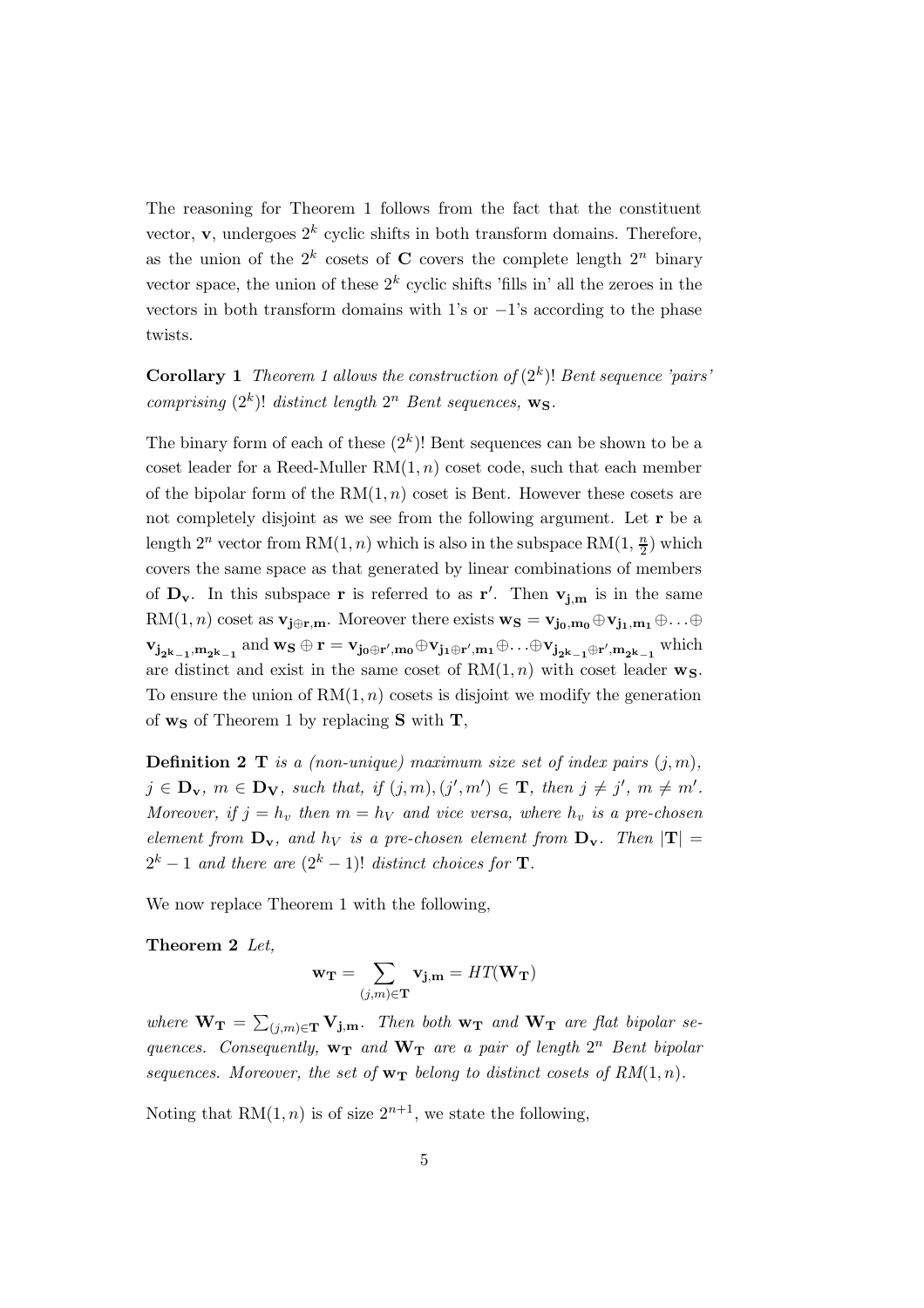**Corollary 2** The union of all  $RM(1, n)$  cosets of sequences whose bipolar form is constructed using Theorem 2 has size  $(2^k - 1)!2^{n+1}$ .

It appears that we cannot construct all possible Bent sequences of a given length by using Theorem 1, and this goal is the subject of ongoing research.

### 4.1 Example 1 (continued)

For  $C^{\perp}$  as defined in Example 1, we choose  $D_{v} = D_{V} = \{0000, 0001, 0010, 0011\},\$ therefore  $j, m \in \{0, 1, 2, 3\}$ . Let us choose, say, to restrict such that,  $\forall$  T,  $(j = 0) \Leftrightarrow (m = 0)$ . Then we have  $3! = 6$  choices for **T**. For instance, we will generate  $w_T$  for  $T = \{(0,0), (1, 2), (2, 1), (3, 3)\}.$  In the following, '+' means 1 and  $\prime$ −' means −1. We have,  $\mathbf{v_0} = +00000 + 0000 + 0 + 00$ ,  $\mathbf{v_{0,0}} = +00000 + 0000 + 0 + 00$ ,  $\mathbf{v_1} = 0 + 00000 + 00 + 0 + 000$ ,  $\mathbf{v_{1,2}} = 0 + 00000 - 00 - 0 + 000$ ,  $\mathbf{v_2} = 00 + 0 + 0000 + 00000 +$ ,  $\mathbf{v_{2,1}} = 00 + 0 + 0000 - 00000 -$ ,  $\mathbf{v_3} = 000 + 0 + 00 + 00000 + 0$ ,  $\mathbf{v_{3,3}} = 000 + 0 - 00 + 00000 - 0$ , Therefore  $w_T = v_{0,0} \oplus v_{1,2} \oplus v_{2,1} \oplus v_{3,3} = +++++-+--+++--$ .  $w_T$ is Bent and has a HT given by  $W_T = +++++++++++++++++$ . The binary form of  $\mathbf{w_T}$  has Algebraic Normal Form  $w_T(x) = x_0x_2 + x_0x_3 + x_1x_3$ . Moreover the RM(1,4) coset having  $w_T(x)$  as a coset leader will be Bent.

# 5 Constructing an Almost Bent Bipolar Vector Using the Same Technique

Consider the  $(n, k, d)$  code  $\mathbb{C}^{\perp}$  where n is odd and  $k = \frac{n+1}{2}$  $\frac{+1}{2}$ . Then its indicator vector, **v**, will have weight  $2^k$ , and the indicator vector for **C** will have weight  $2^{k-1}$ . Therefore the set of index pairs, S, now satisfies  $|S| = 2^{k-1}$ . We once more apply Theorem 2, but now the disjoint sum of the vectors,  $v_{i,m}$ , is only sufficient to make  $w_S$  a bipolar vector. In contrast, the vector,  $\mathbf{W}_\mathbf{S}$  will be two-valued in magnitude, with half it's elements 0. As  $\mathbf{w}_s$  is a bipolar sequence, it therefore fits the description of an Almost Bent sequence [1]. Using similar arguments as above, there are now  $\frac{(2^k-1)!}{2^{k-1}!}$  $\frac{2^{x}-1!}{2^{k-1}!}$  distinct choices for **T**, each choice identifying a distinct Almost Bent sequence,  $\mathbf{w}_\mathbf{T}$ , from a distinct coset of  $RM(1, n)$ . These Almost Bent sequences allow us to identify  $\frac{(2^k-1)!}{2^{k-1}!}2^{n+1}$  distinct Almost Bent sequences.